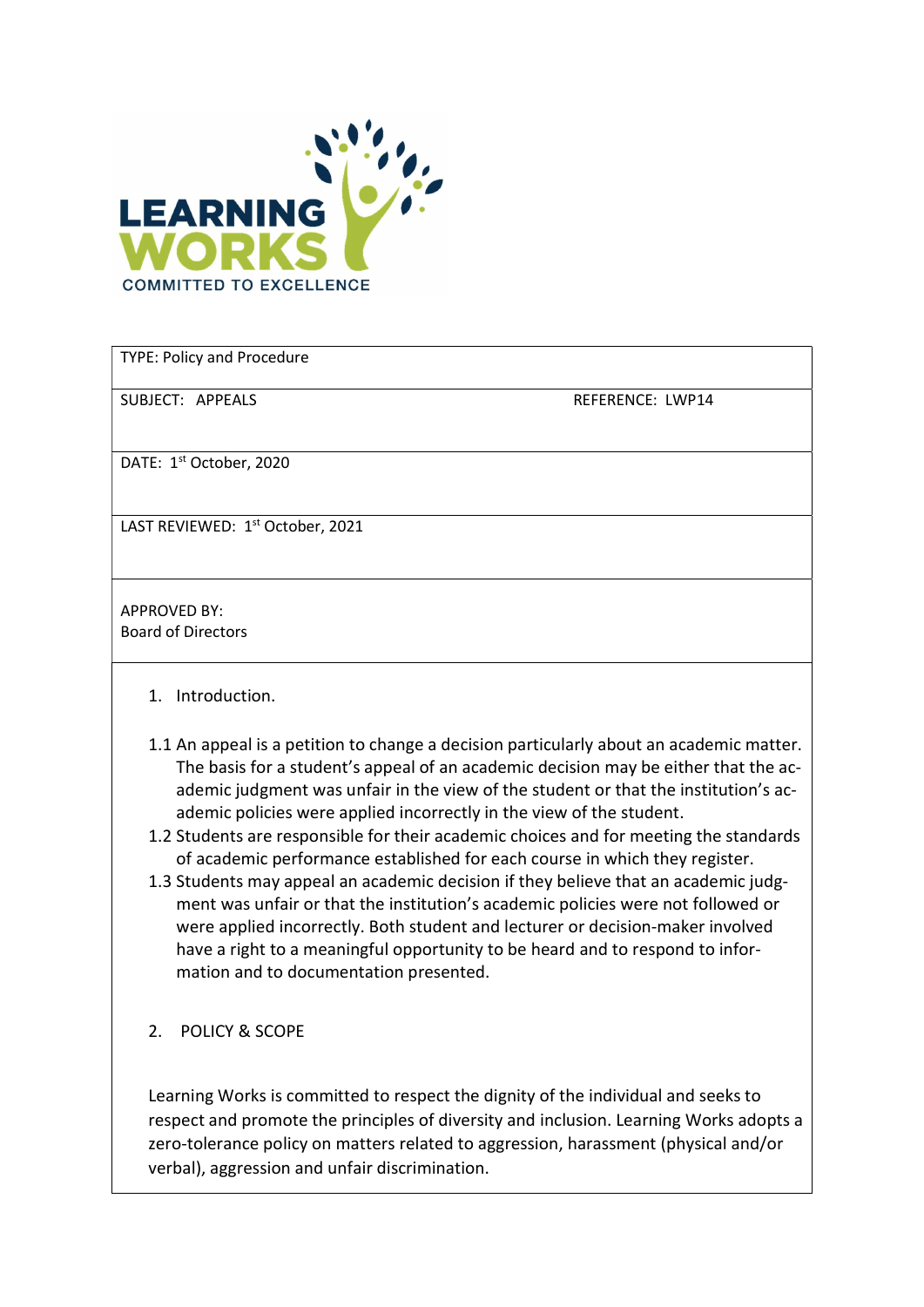## 3. CONFIDENTIALITY

All cases are bound with full confidentiality and non-disclosure. Learning Works adopts a strict policy of confidentiality on all cases.

## 4. PROCEDURE

The institution's appeals process includes an informal resolution procedure as well as a procedure for formal appeal of an academic decision. The institution expects the student to attempt an informal resolution before making a formal appeal.

At the informal resolution process the student should discuss the matter directly with the party involved and make a reasonable effort to resolve the issue. If this does not lead to resolution a formal procedure needs to be made consisting of the following process:

- a. The student and/or staff members logs in a formal, documented complaint to any member of Learning Works top management team of his/her trust. If the relevant administrator made the original decision about which the appeal is being raised, an appropriate administrator will be assigned to the administrative role in the appeals process.
- b. A written report is forwarded directly to the head of the institution. The latter evaluates the case and appoints an ad hoc board to investigate the case. The Head of the Institution chairs the ad hoc board,
- c. A formal hearing is scheduled by the ad hoc board within a maximum of 8 days of appointment. The ad hoc board calls in any individual it deems fit for the effective proceedings of the hearing.
- d. Following the formal hearing, the ad hoc board formulates the required action/s and informs the appellant of the decision taken.
- 5. APPEALS The decision of the appeal board is final.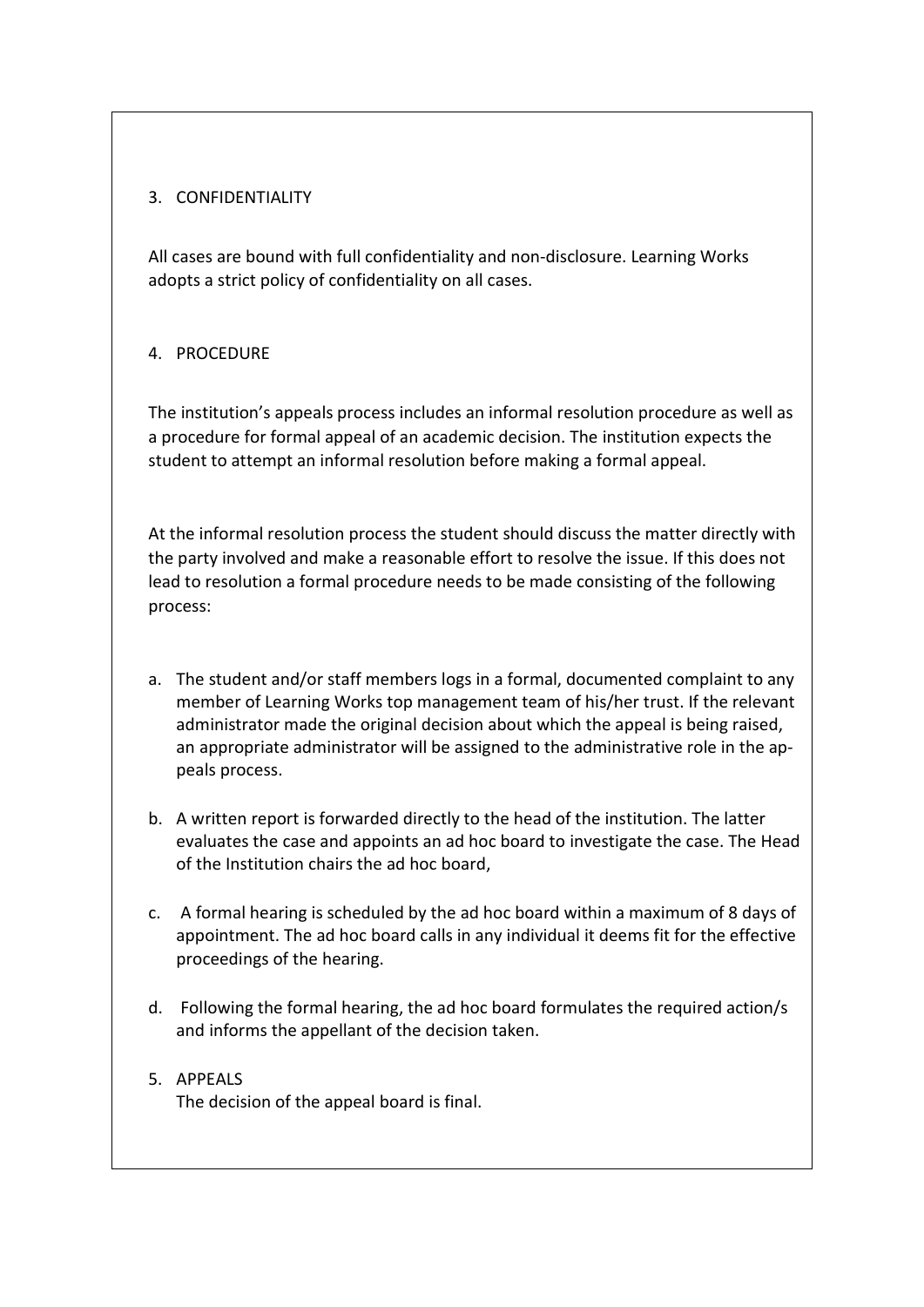## 6. RECORD KEEPING

 A documented record of all appeals is kept at the administration office of Learning Works. A dedicated file is allocated, which will also contain recorded decisions taken by the appeals board. All records are kept for a minimum period of six years.

Charlo Bonnici CEO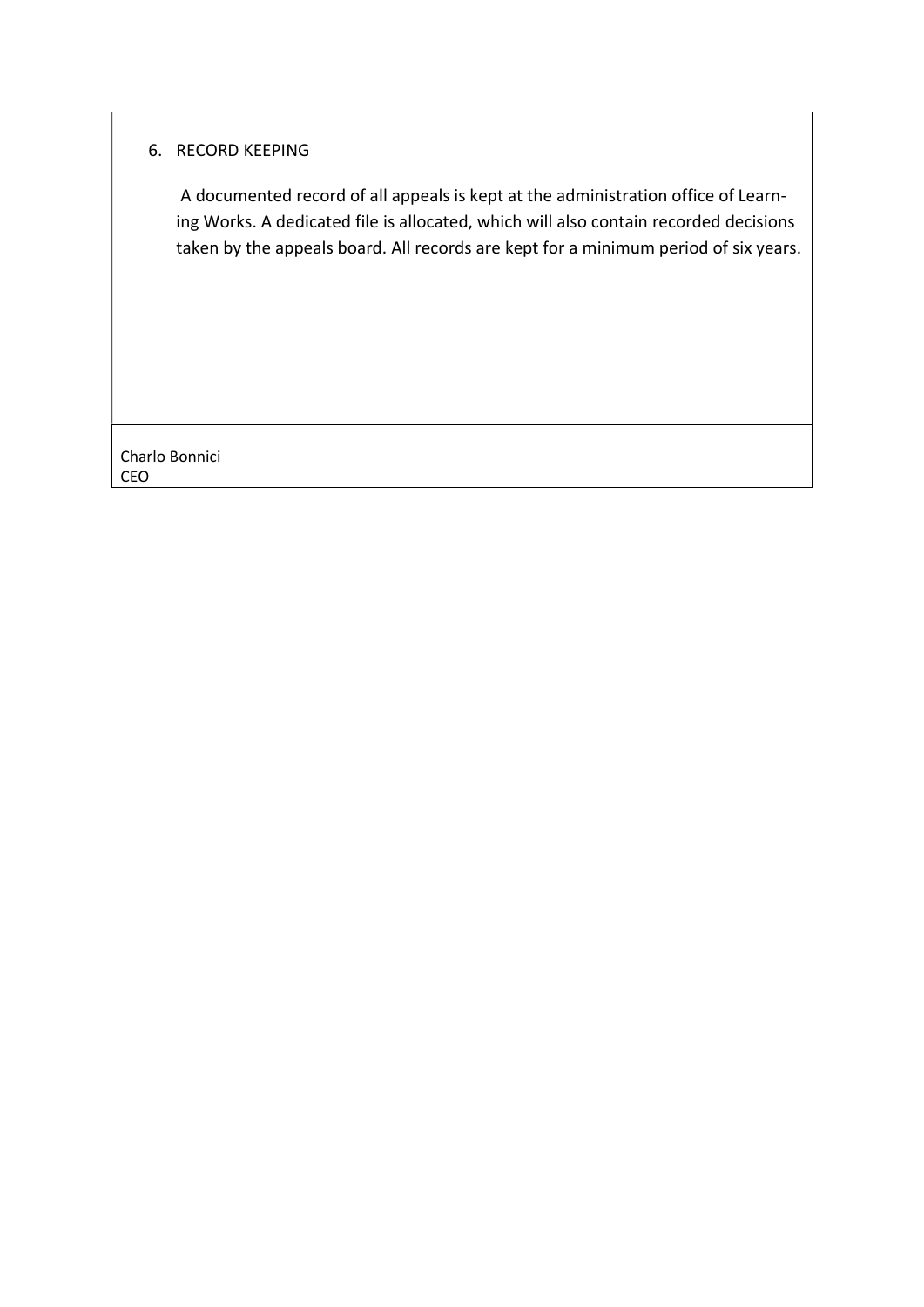Student Appeals – Form





This form is to be used by students making an appeal outlined in the Student Appeal Policy and Procedures. This form, when completed, must be presented to the Administration Office of Learning Works, Triq l-Ljun, Qormi.

Section A

|                  | <b>Student Details</b> |                                                                                                                               |  |
|------------------|------------------------|-------------------------------------------------------------------------------------------------------------------------------|--|
| First            | Last                   | Date:<br><u> 1989 - John Stone, mars and de la population de la population de la population de la population de la popula</u> |  |
| Phone:           | Email                  | <u> Alexandria de la contrada de la contrada de la contrada de la contrada de la contrada de la contrada de la c</u>          |  |
|                  |                        |                                                                                                                               |  |
| <b>Section B</b> |                        |                                                                                                                               |  |

Type of Appeal

Indicate the type of appeal you are making.

Specify whether it refers to: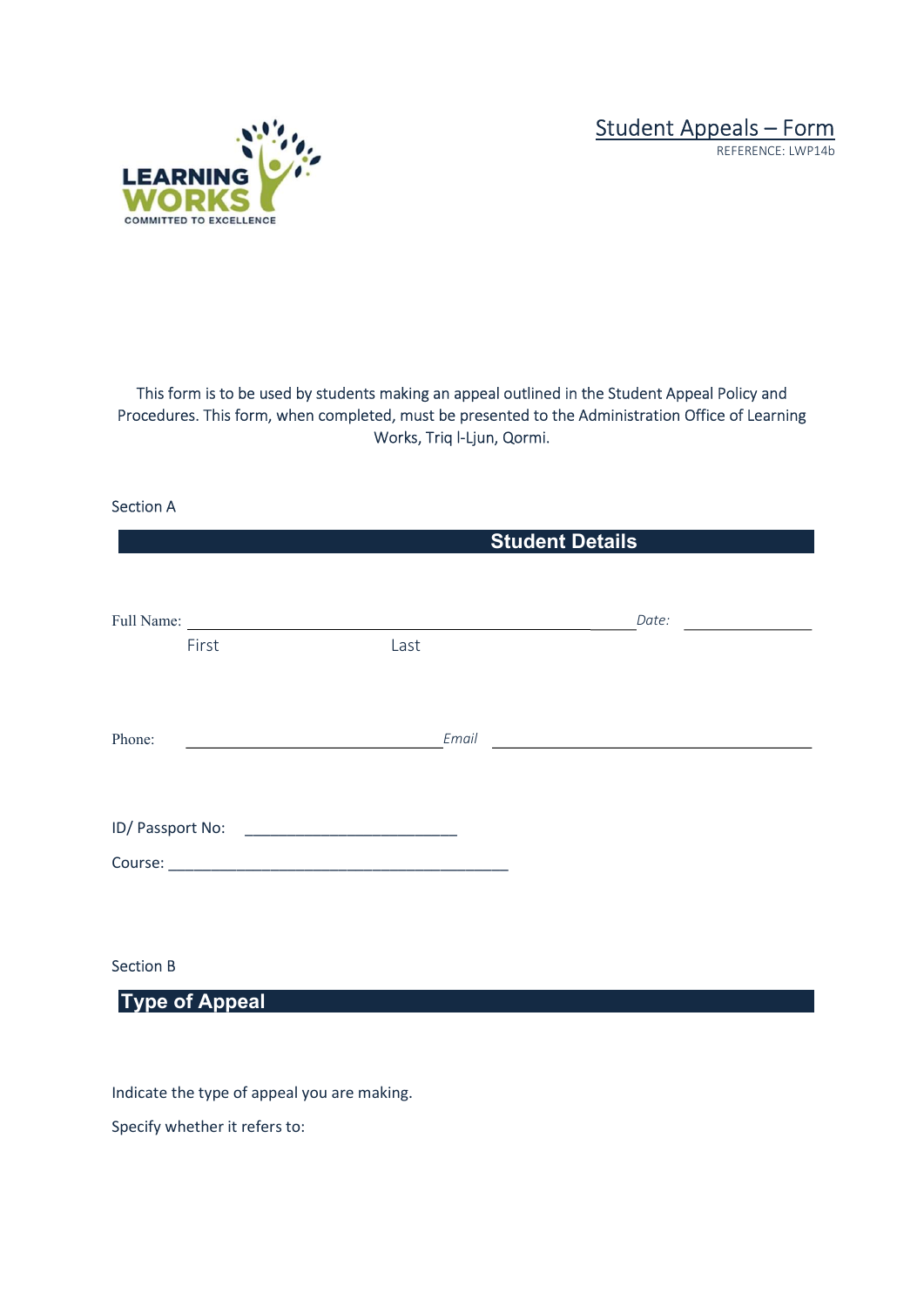|                  | A. Final Grade in a Course:                                                                                                                                                                            |  |
|------------------|--------------------------------------------------------------------------------------------------------------------------------------------------------------------------------------------------------|--|
|                  |                                                                                                                                                                                                        |  |
|                  |                                                                                                                                                                                                        |  |
|                  |                                                                                                                                                                                                        |  |
| В.               | Application of the Regulation of the Institution:                                                                                                                                                      |  |
|                  |                                                                                                                                                                                                        |  |
|                  |                                                                                                                                                                                                        |  |
|                  |                                                                                                                                                                                                        |  |
| $C_{\cdot}$      | Any other type of appeal. Cleary describe the nature of you appeal:                                                                                                                                    |  |
|                  |                                                                                                                                                                                                        |  |
|                  |                                                                                                                                                                                                        |  |
|                  |                                                                                                                                                                                                        |  |
|                  |                                                                                                                                                                                                        |  |
|                  |                                                                                                                                                                                                        |  |
| <b>Section C</b> |                                                                                                                                                                                                        |  |
|                  | An outline of the action you have taken so far:                                                                                                                                                        |  |
|                  | A. Name of the individual against whom the complaint or grievance was filed?<br><u> 1989 - Johann Stoff, deutscher Stoffen und der Stoffen und der Stoffen und der Stoffen und der Stoffen und der</u> |  |
|                  | B. With whom was the initial complaint/grievance filed?                                                                                                                                                |  |
|                  | C. Why did you remain dissatisfied with the response to your complaint?                                                                                                                                |  |

T,